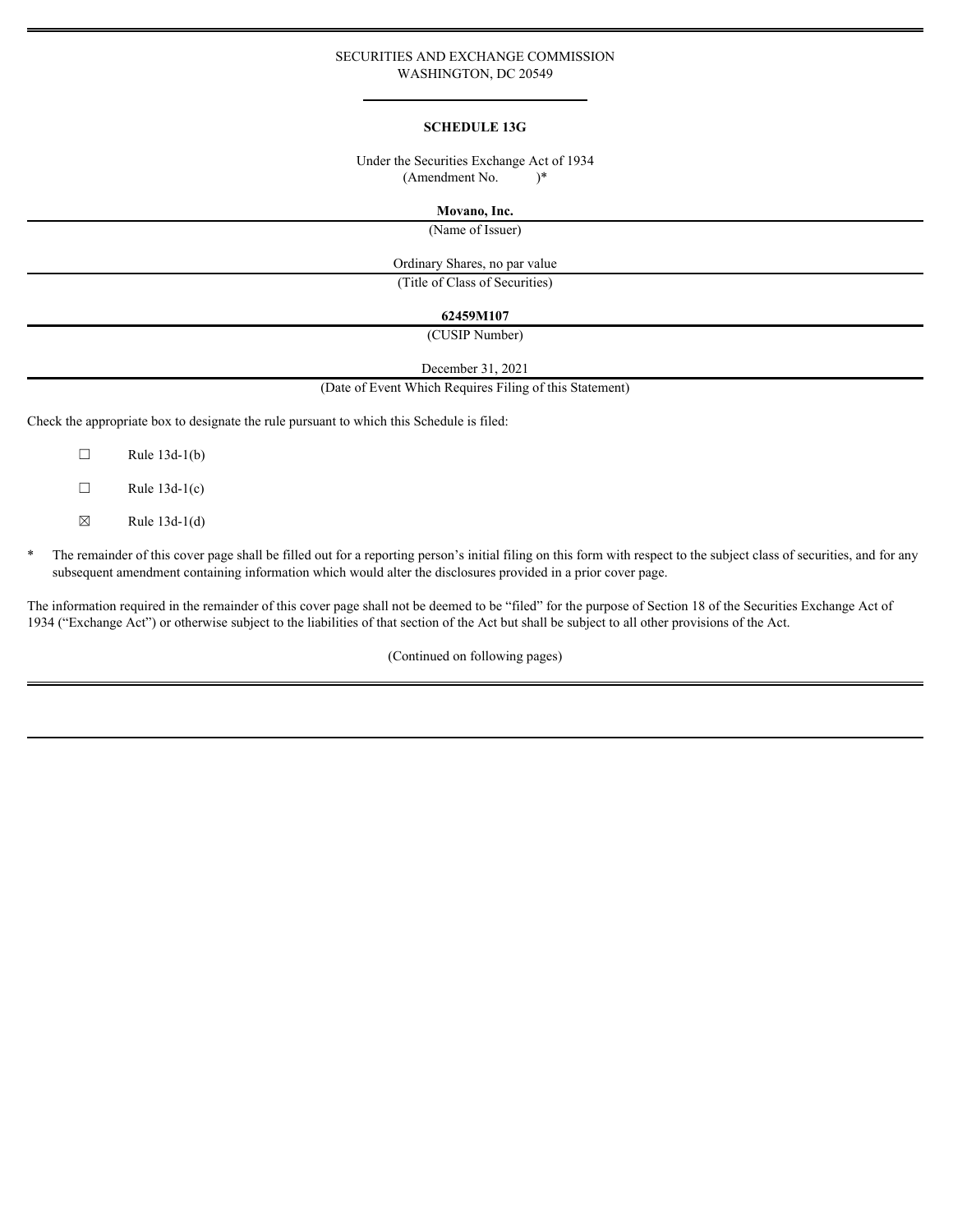# CUSIP No. 62459M107

|                | NAME OF REPORTING PERSONS                                            |                   |                                 |  |  |  |  |
|----------------|----------------------------------------------------------------------|-------------------|---------------------------------|--|--|--|--|
|                | William Tai-Wei Ho                                                   |                   |                                 |  |  |  |  |
| $\overline{2}$ | CHECK THE APPROPRIATE BOX IF A MEMBER OF A GROUP                     | (a) $\Box$<br>(b) |                                 |  |  |  |  |
| $\mathbf{3}$   | <b>SEC USE ONLY</b>                                                  |                   |                                 |  |  |  |  |
| $\overline{4}$ | CITIZENSHIP OR PLACE OF ORGANIZATION                                 |                   |                                 |  |  |  |  |
|                | <b>United States</b>                                                 |                   |                                 |  |  |  |  |
|                |                                                                      | 5                 | <b>SOLE VOTING POWER</b>        |  |  |  |  |
|                |                                                                      |                   | $3,616,054^{(1)}$               |  |  |  |  |
|                | NUMBER OF<br><b>SHARES</b>                                           | 6                 | <b>SHARED VOTING POWER</b>      |  |  |  |  |
|                | <b>BENEFICIALLY</b>                                                  |                   |                                 |  |  |  |  |
|                | OWNED BY<br>EACH                                                     | $7\phantom{.0}$   | SOLE DISPOSITIVE POWER          |  |  |  |  |
|                | <b>REPORTING</b><br>PERSON WITH                                      |                   | $3,616,054^{(1)}$               |  |  |  |  |
|                |                                                                      | $8\phantom{.}8$   | <b>SHARED DISPOSITIVE POWER</b> |  |  |  |  |
|                |                                                                      |                   |                                 |  |  |  |  |
| 9              | AGGREGATE AMOUNT BENEFICIALLY OWNED BY EACH REPORTING PERSON         |                   |                                 |  |  |  |  |
|                | $3,616,054^{(1)}$                                                    |                   |                                 |  |  |  |  |
| 10             | CHECK BOX IF THE AGGREGATE AMOUNT IN ROW (9) EXCLUDES CERTAIN SHARES |                   |                                 |  |  |  |  |
|                | $\Box$                                                               |                   |                                 |  |  |  |  |
| 11             | PERCENT OF CLASS REPRESENTED BY AMOUNT IN ROW (9)                    |                   |                                 |  |  |  |  |
|                | $11\%^{(2)}$                                                         |                   |                                 |  |  |  |  |
| 12             | TYPE OF REPORTING PERSON                                             |                   |                                 |  |  |  |  |
|                | $\mathbf{IN}$                                                        |                   |                                 |  |  |  |  |

(1) Consists of 904,013 shares of Common Stock held by the NC Fairbairn Family Trust, 904,013 shares of Common Stock held by the GR Fairbairn Family Trust, 904,014 shares of Common Stock held by the NCF Eagle Trust, and 904,104 shares of Common Stock held by the GRF Tiger Trust (collectively, the "Fairbairn Trusts"). The Reporting Person is the trustee of each of the Fairbairn Trusts as a result of which he has sole voting and dispositive power with respect to these shares.

(2) Based on 32,772,060 shares of Common Stock outstanding as of November 11, 2021 as reported in the Issuer's Quarterly Report on Form 10-Q filed with the Securities and Exchange Commission on November 12, 2021.

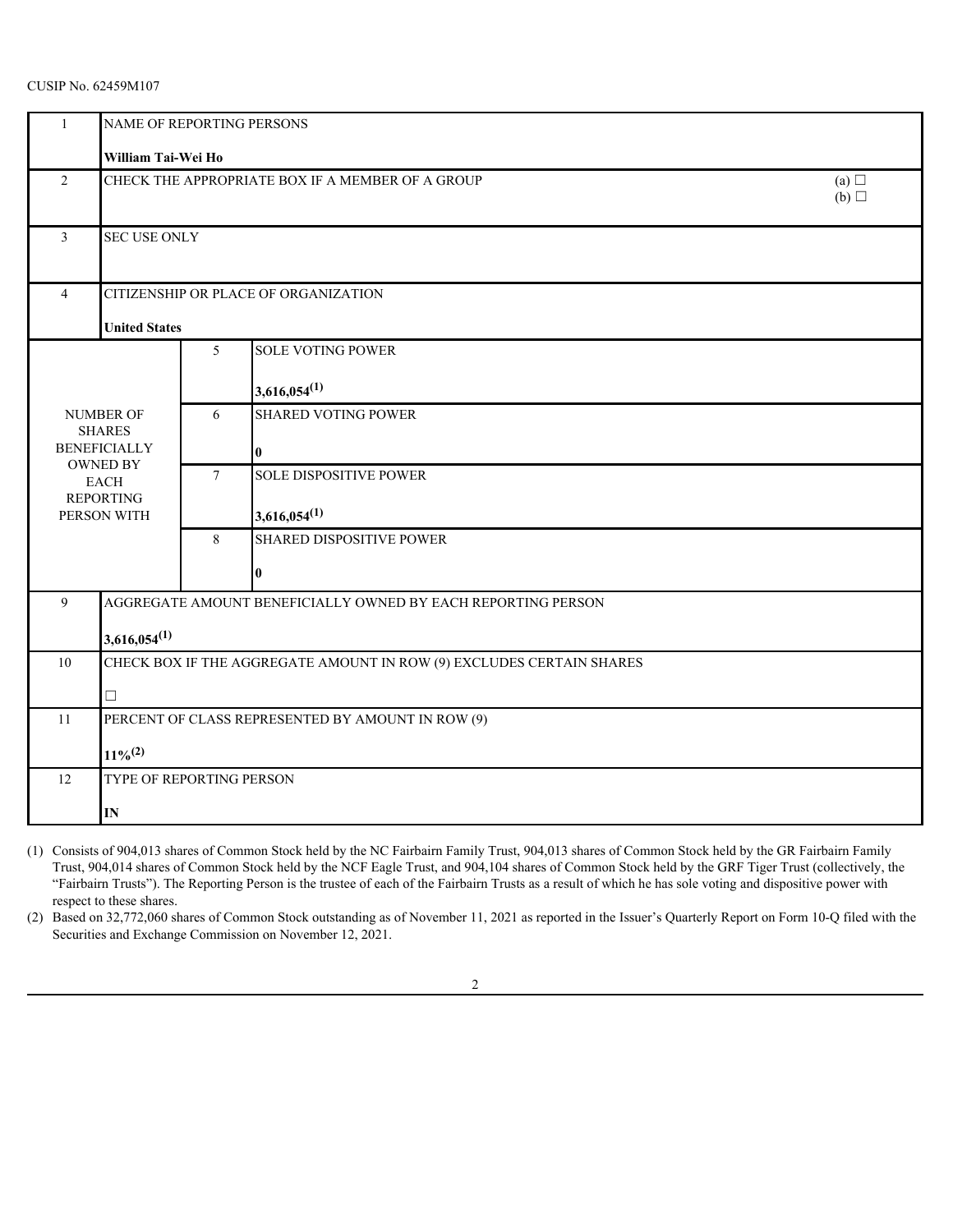| Item $1(a)$ . |                                                                               | Name of Issuer:                                  |                                                                                                              |  |  |  |
|---------------|-------------------------------------------------------------------------------|--------------------------------------------------|--------------------------------------------------------------------------------------------------------------|--|--|--|
|               | Movano, Inc.                                                                  |                                                  |                                                                                                              |  |  |  |
| Item 1(b).    |                                                                               |                                                  | <b>Address of Issuer's Principal Executive Offices:</b>                                                      |  |  |  |
|               |                                                                               | 6800 Koll Center Parkway<br>Pleasanton, CA 94566 |                                                                                                              |  |  |  |
| Item $2(a)$ . |                                                                               | <b>Name of Person Filing:</b>                    |                                                                                                              |  |  |  |
|               |                                                                               | William Tai-Wei Ho                               |                                                                                                              |  |  |  |
| Item 2(b).    |                                                                               |                                                  | Address of Principal Business Office or, if None, Residence:                                                 |  |  |  |
|               |                                                                               | Premier Trust Company<br>Las Vegas, Nevada 89103 | 4465 South Jones Boulevard                                                                                   |  |  |  |
| Item 2(c).    | Citizenship:                                                                  |                                                  |                                                                                                              |  |  |  |
|               | <b>United States</b>                                                          |                                                  |                                                                                                              |  |  |  |
| Item $2(d)$ . |                                                                               |                                                  | <b>Title of Class of Securities:</b>                                                                         |  |  |  |
|               |                                                                               | Common Stock                                     |                                                                                                              |  |  |  |
| Item 2(e).    |                                                                               | <b>CUSIP Number:</b>                             |                                                                                                              |  |  |  |
|               | 62459M107                                                                     |                                                  |                                                                                                              |  |  |  |
| Item 3.       |                                                                               | Not applicable.                                  |                                                                                                              |  |  |  |
| Item 4.       | Ownership.                                                                    |                                                  |                                                                                                              |  |  |  |
|               | (a)                                                                           |                                                  | Amount beneficially owned: See responses to Item 9 on the attached cover page.                               |  |  |  |
|               | Percent of class: See responses to Item 11 on the attached cover page.<br>(b) |                                                  |                                                                                                              |  |  |  |
|               | (c)                                                                           |                                                  | Number of shares as to which the person has:                                                                 |  |  |  |
|               |                                                                               | (i)                                              | Sole power to direct the vote: See responses to Item 5 on the attached cover page.                           |  |  |  |
|               |                                                                               | (ii)                                             | Shared power to direct the vote: See responses to Item 6 on the attached cover page.                         |  |  |  |
|               |                                                                               | (iii)                                            | Sole power to dispose or to direct the disposition of: See responses to Item 7 on the attached cover page.   |  |  |  |
|               |                                                                               | (iv)                                             | Shared power to dispose or to direct the disposition of: See responses to Item 8 on the attached cover page. |  |  |  |
|               |                                                                               |                                                  |                                                                                                              |  |  |  |

3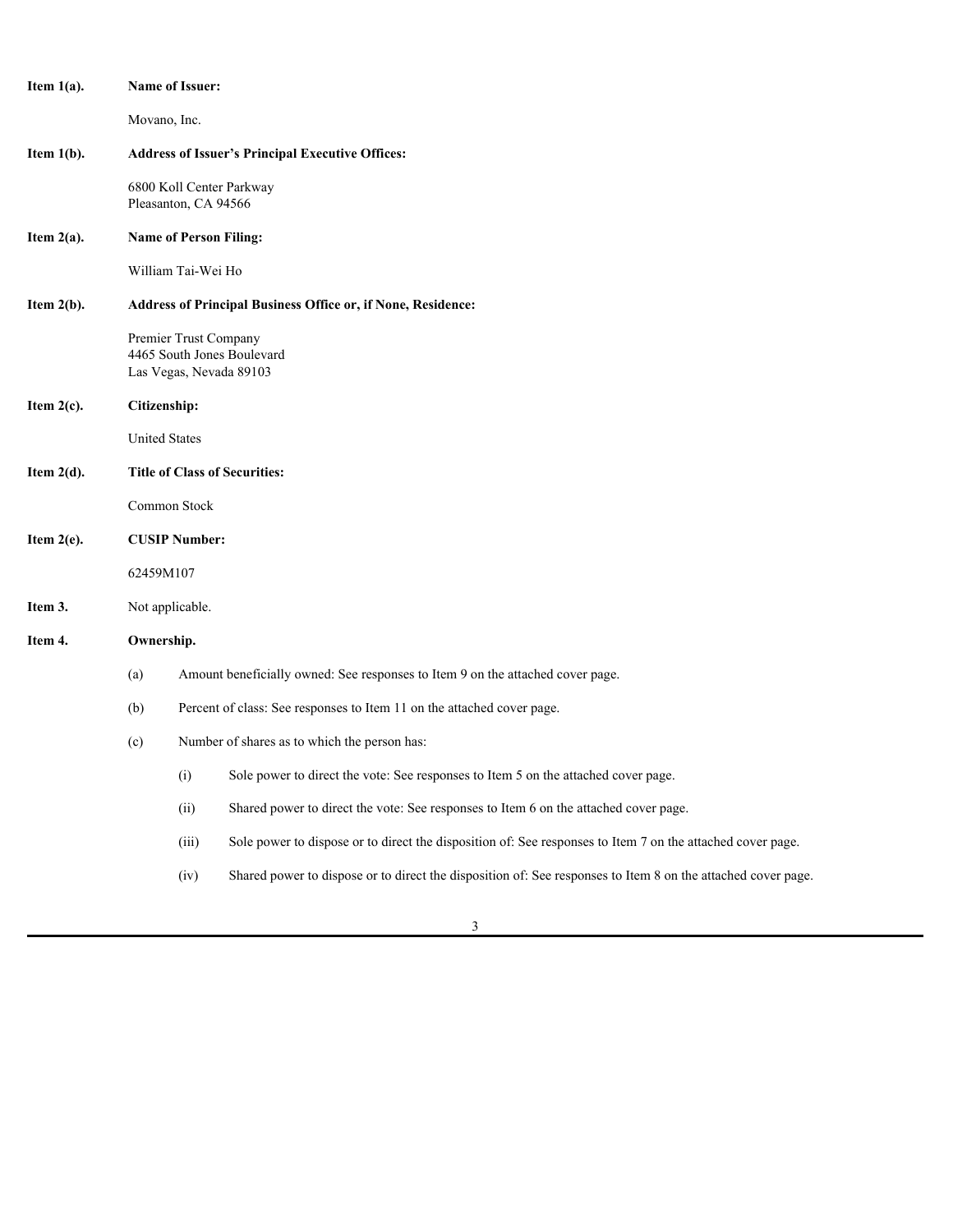| Item 5.  | Ownership of Five Percent or Less of a Class.                                                                                                                                                                                     |
|----------|-----------------------------------------------------------------------------------------------------------------------------------------------------------------------------------------------------------------------------------|
|          | If this statement is being filed to report the fact that as of the date hereof the reporting person has ceased to be the beneficial owner of more than<br>five percent of the class of securities, check the following: $\square$ |
| Item 6.  | Ownership of More than Five Percent on Behalf of Another Person.                                                                                                                                                                  |
|          | Not applicable.                                                                                                                                                                                                                   |
| Item 7.  | Identification and Classification of the Subsidiary Which Acquired the Security Being Reported on by the Parent Holding Company or<br><b>Control Person.</b>                                                                      |
|          | Not applicable.                                                                                                                                                                                                                   |
| Item 8.  | Identification and Classification of Members of the Group.                                                                                                                                                                        |
|          | Not applicable.                                                                                                                                                                                                                   |
| Item 9.  | Notice of Dissolution of Group.                                                                                                                                                                                                   |
|          | Not applicable.                                                                                                                                                                                                                   |
| Item 10. | Certifications.                                                                                                                                                                                                                   |
|          | Not applicable.                                                                                                                                                                                                                   |
|          | 4                                                                                                                                                                                                                                 |
|          |                                                                                                                                                                                                                                   |